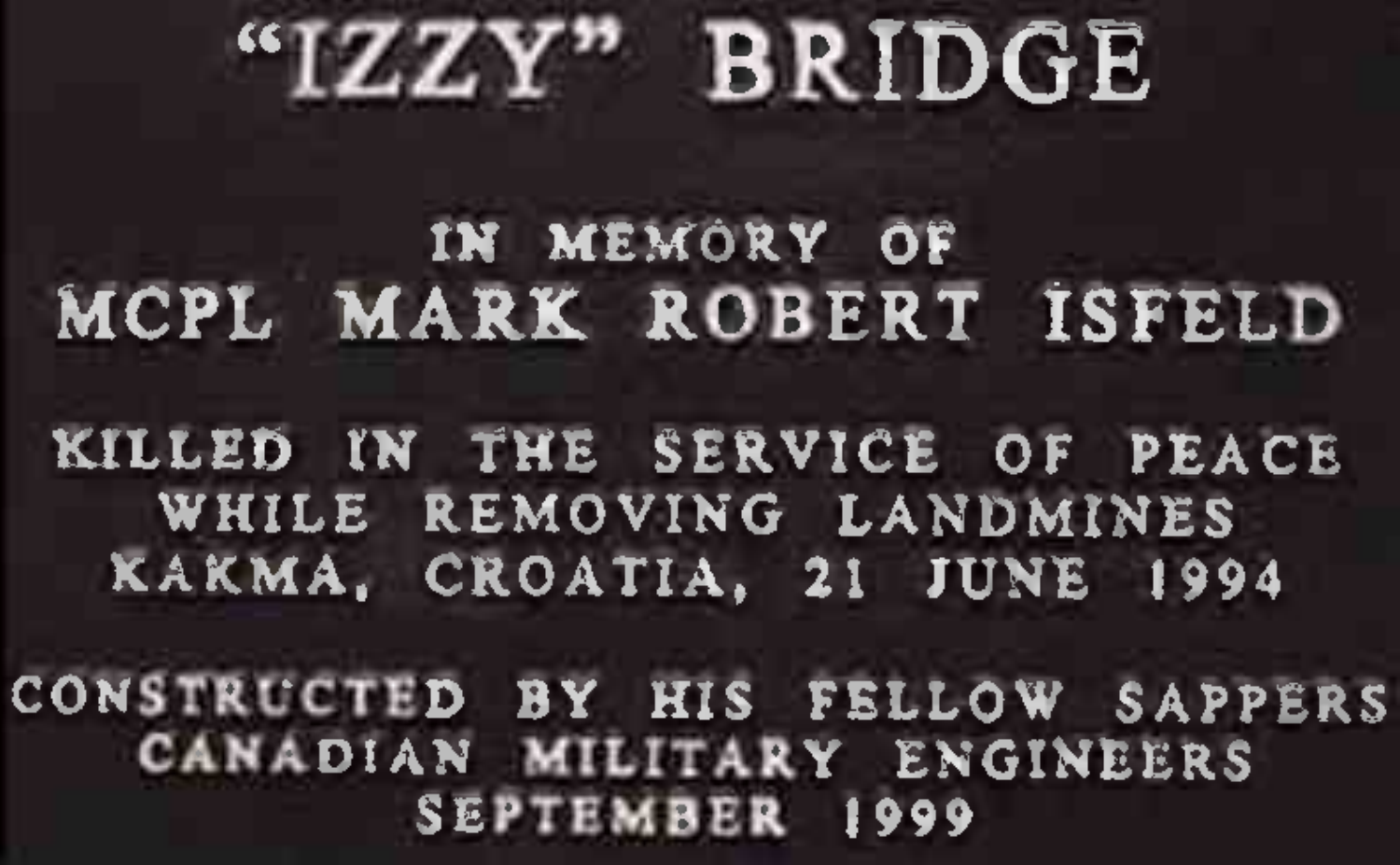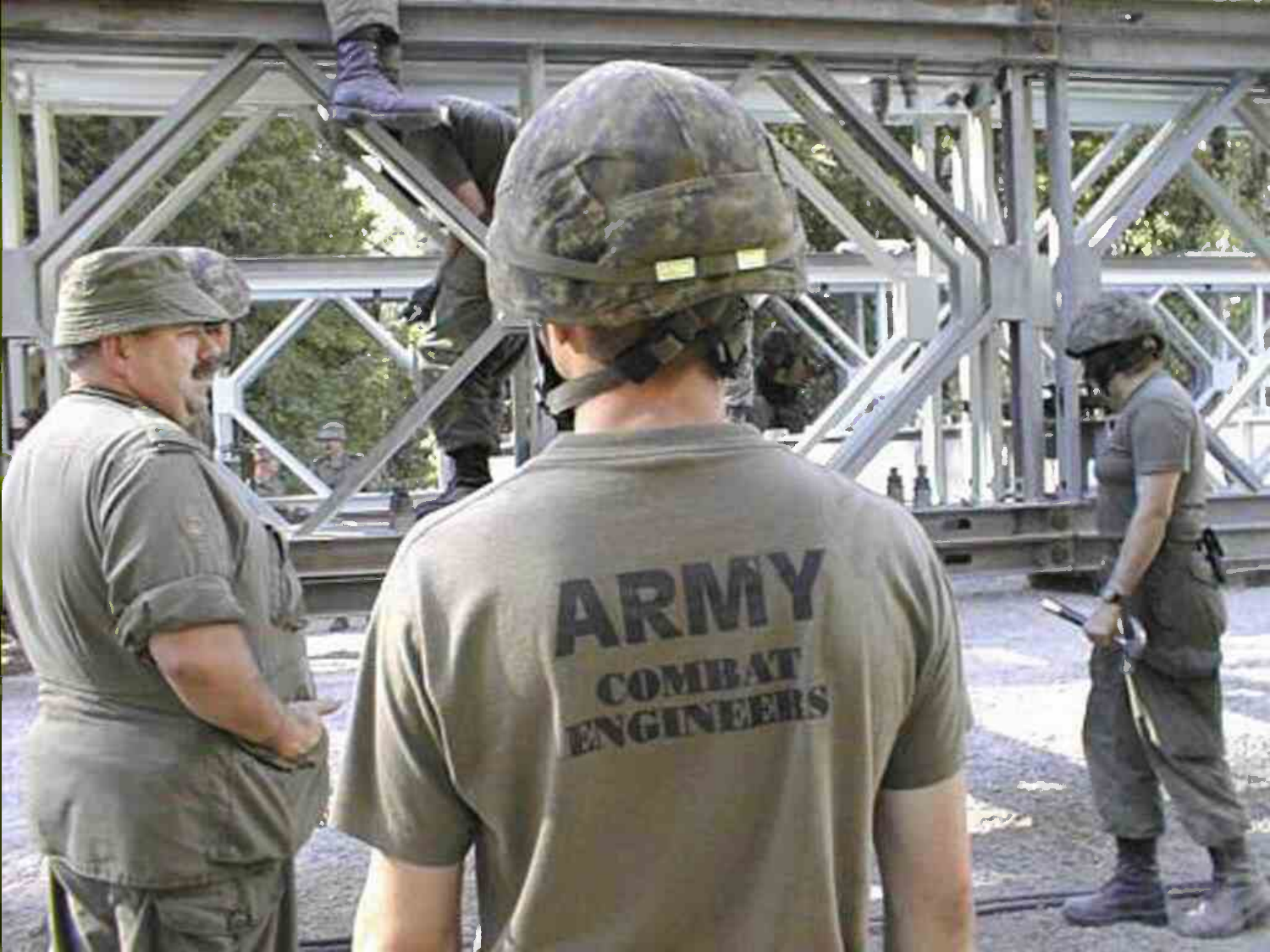## Vol. LI, No. 76 **Thursday, September 23, 1999 CONGRETE AND A SEPTEMBER 200.**

**\$1.00 includes GST** 

*Creston Valley Advance TV Magazine* **and** *The East Kootenay Weekly* **included in this issue.** 

## **Show of strength bridges the gap**

**By Rose Matjasic**  *Advance Staff* 

More than two years after it was washed out, there's a new bridge over Summit Creek for the Creston Valley Wildlife Management Area.

The much-anticipated replacement project featured 75 Canadian military sappers from Trail, Vancouver and Calgary squadrons spending almost 24 hours constructing the bridge over two days.

In doing so they restored the CVWMA's only direct access to almost 1,000 hectares of wetland, which was cut off when the high spring run-off in 1997 destroyed the old span.

Between 300 and 400 local spectators showed up to witness the effort Friday and Saturday.

"I can't explain the great sense of accomplishment that we feel," said CVWMA manager Brian Stushnoff. "We all feel very excited.

"Everything worked out well and we are so amazed with the bridge. We're pleased with the quality and we're so pleased with the public support we received on the project.

thank you to the community



Photo by Rose Matjasic Female sapper wields a mighty sledgehammer to pound a pin into a section of Bailey bridge.

"I want to say a very big was done. The bridge is now for the many forms of support they've offered and to the military for the incredible job that open and I hope it will be

well-used."

The 140-foot Bailey bridge has been named the Izzy Bridge after Master Cpl. Mark Isfeld of the Trail squadron,

who was killed in 1994 while attempting to disengage land mines in Croatia.

Commanding officer Maj. Brent Warne of the 44 field

engineer squadron of Trail, which oversaw the operation, hopes the bridge will not only be used to serve the memory of Isfeld, but also the Creston Valley community for years to come.

"The project was a resounding success," Warne said Monday. "This is one of the best bridges that we've the best bridges that we've<br>ever done and we're glad that we could be of use. The soldiers did hard but skilled work and had a great time doing it. It was a good training exercise for us but it meant a whole lot more.

we want to thank the<br>
community for coming out  $-\frac{1}{2}$ community for coming out —<br>the soldiers worked 50-percent harder because of the  $crowd - and between the$ hospitality we received from the town (businesses) and having (Mayor Lela Irvine) bake muffins, the moral support meant a lot. I've never seen so much support in any community as I have from this one."

Warne added that he hopes to offer his services to the CVWMA again, hopefully as soon as next year.

"The support from the town was overwhelming," he said. "Everyone is looking forward to coming back."

**More photos on page 16.**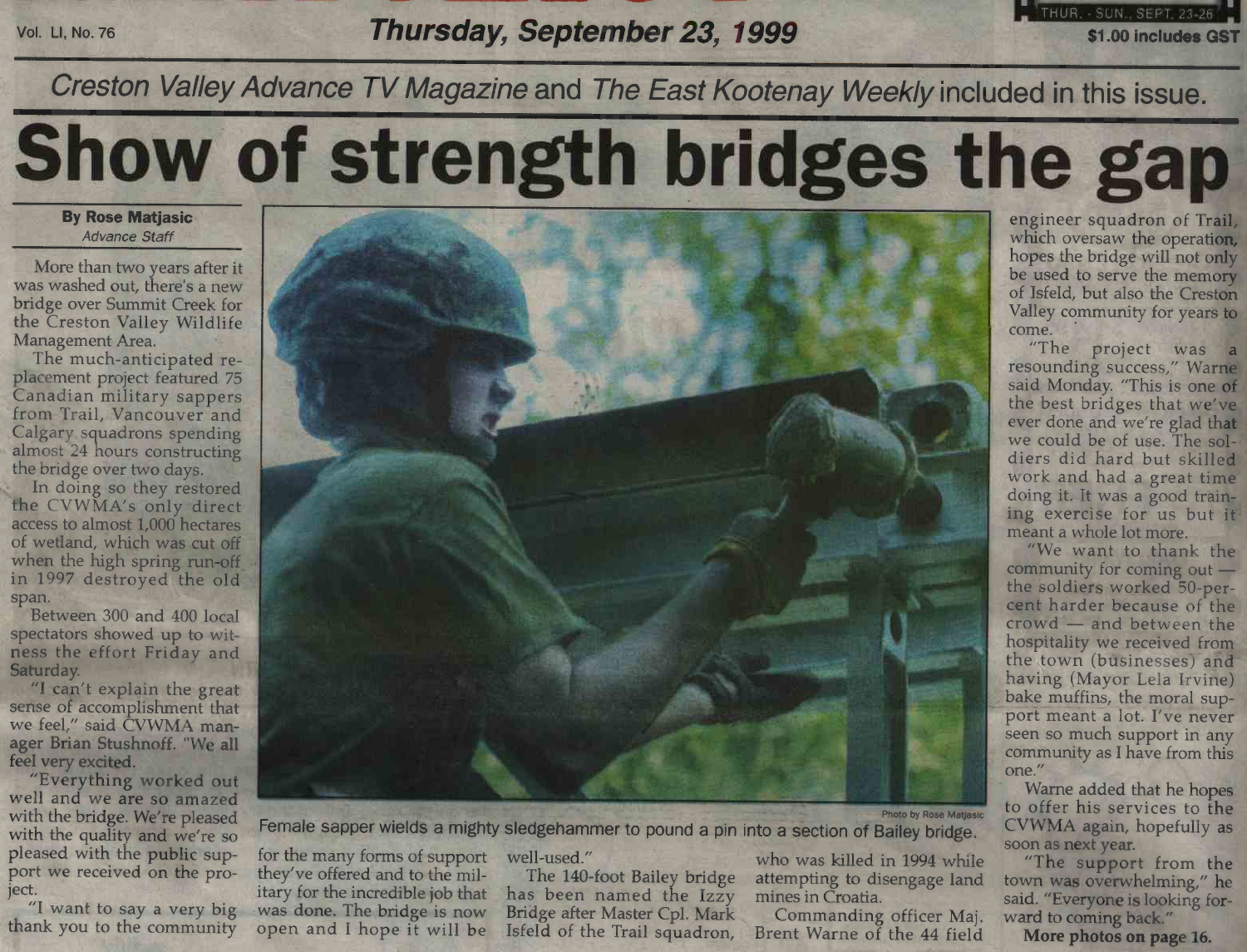

Inspired by the support of more than 300 onlookers, 75 military engineers from B.C. and Alberta raised a Bailey bridge over Summit Creek west of Creston on Saturday. employing heavy equipment such as a bulldozer (directed at left by bridge commander Sgt. Sharman Thomas of Trail), hydraulic jacks (below, right) and plenty of good oldfashioned elbow grease.

Phintips by Rose Metiasic









## **Hearing Loss?**

Free Report exposes the truth about hearing aids that most dispensers won't tell you. Call Toll-Free 1-800-327-5651

**24 Hr. Recorded Message** 





husy Hwy 3 with 0 sq. ft. home/office, potential bsmt plus mobile home pad. Lots of room

**Internation.** Excellent opportunity for CLASS BY ITSELF: 1 1/2 storey

e featuring 3 BRs, 3 baths, dining with sliding glass doors to sundeck h overlooks creek. Garage, carport, aldings plus rented mobile home. its & more on 5.84 acres in Canyon. 9,900 #802

LDING LOT NEAR KOOTENAY E: 63 acres, excellent highway sure, good property to establish a 537,500 #1654





**ESTATE** HOME: **This** well maintained.  $2 BR$ 

home with appliances & full bsmt. is ready for you to move into. Vinyl siding, metal roof, paved drive, fenced yard, all on a level lot. This<br>one is worth a look! \$94,500. #409

**COUNTRY LIVING IN TOWN! Over 2** acres, beautifully landscaped with an awesome view of the Valley. 3 BRs on main floor, 2 BRs in bamt with 1,900 sq. ft. living space on floor. Stone fireplace in LR, hardwood floors in den, country kitchen & more. \$249,900. #613

IF YOU LOVE TO HORSE AROUND: This one's for you! 19 acre in Lister with 3 BR home, barns, riding ring, 2 shops, well landscaped grounds, 16 acres planted to alfalfa. \$355,000. #848

VALLEY VIEW ACREAGES: in proposed Lister subdivision, 2 lots approx. 5 acres each. Vendor to provide access & drilled well. Call Century 21 Veitch Realty now for all the details! \$79,900 each. #215/216

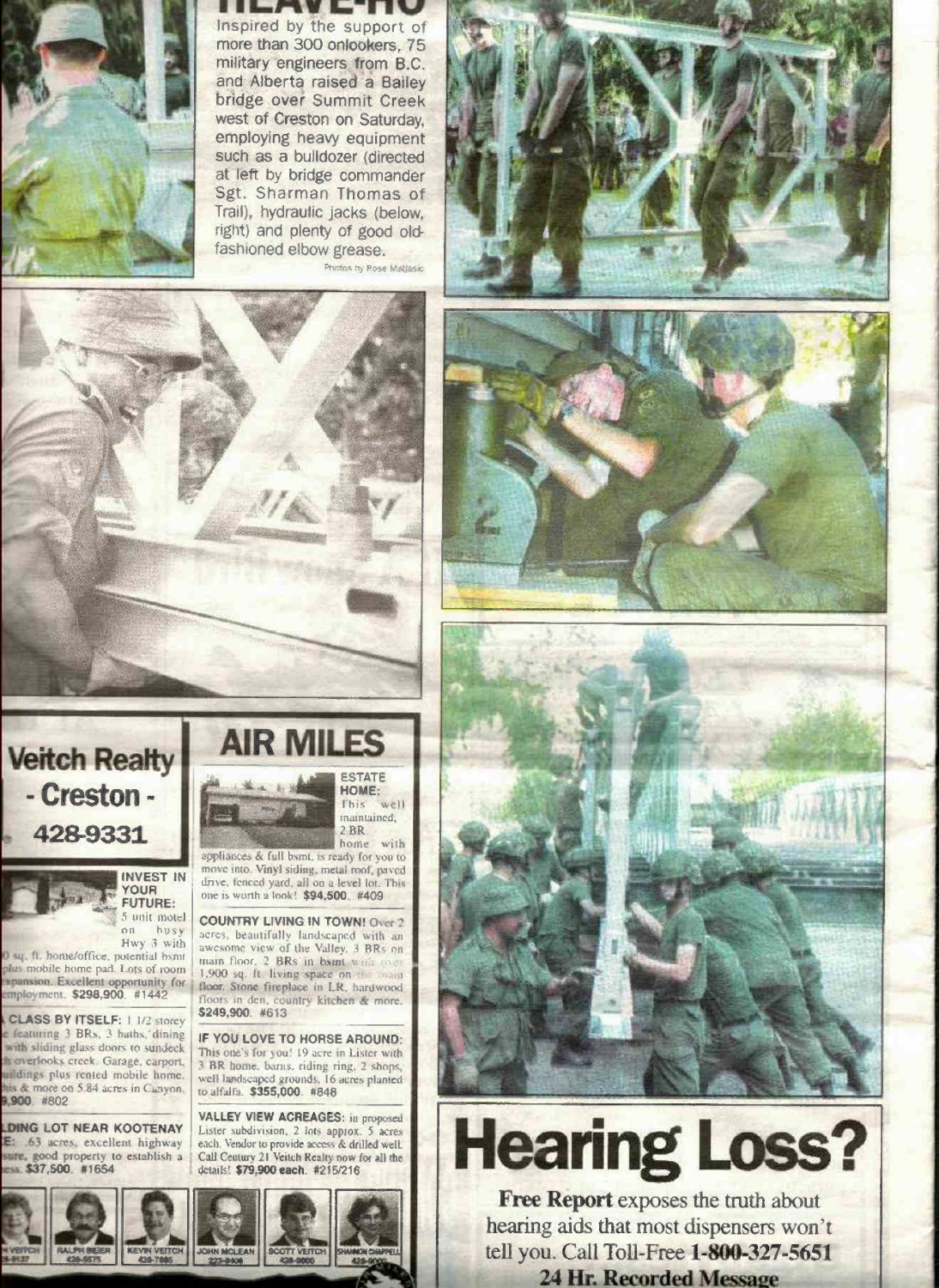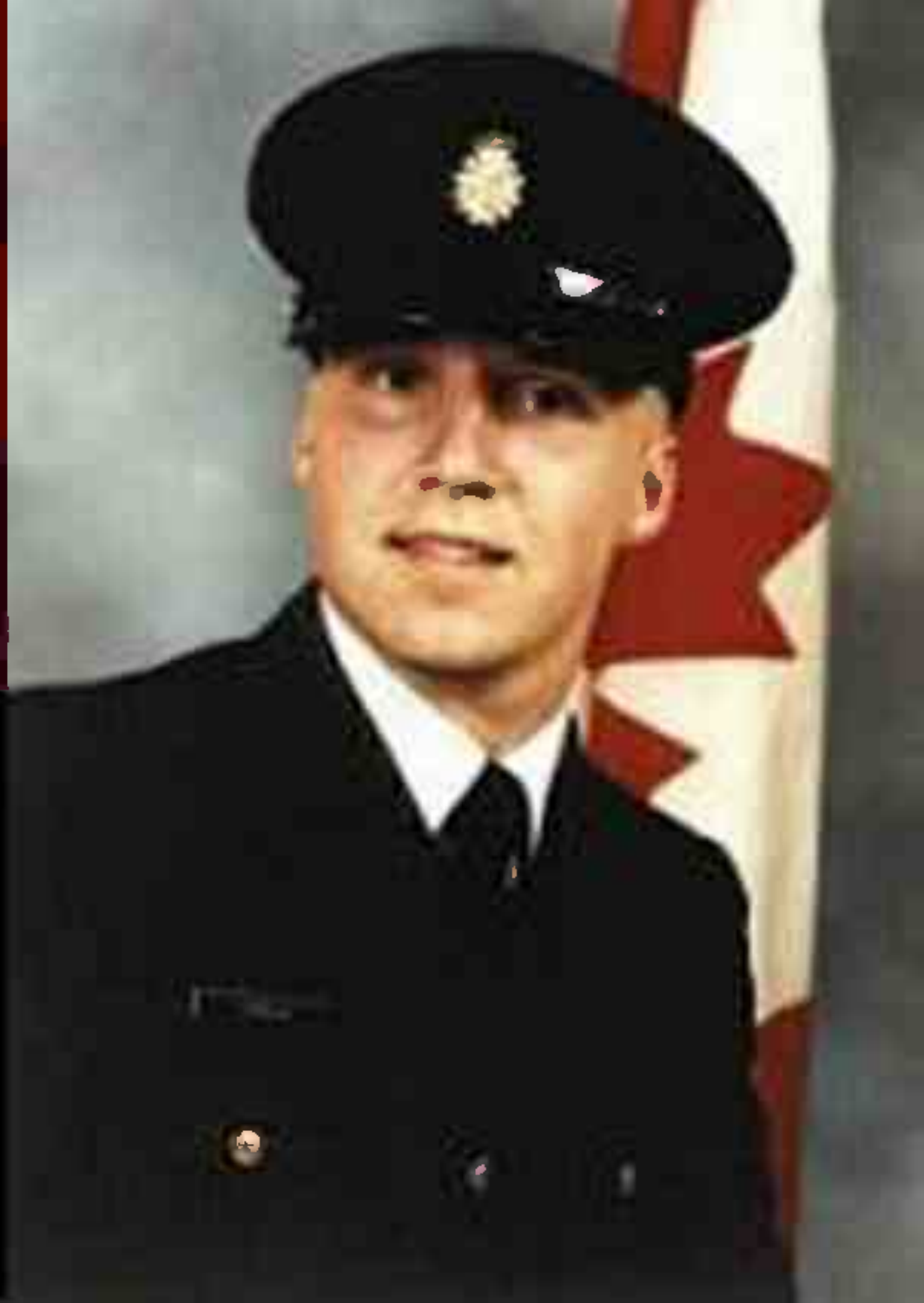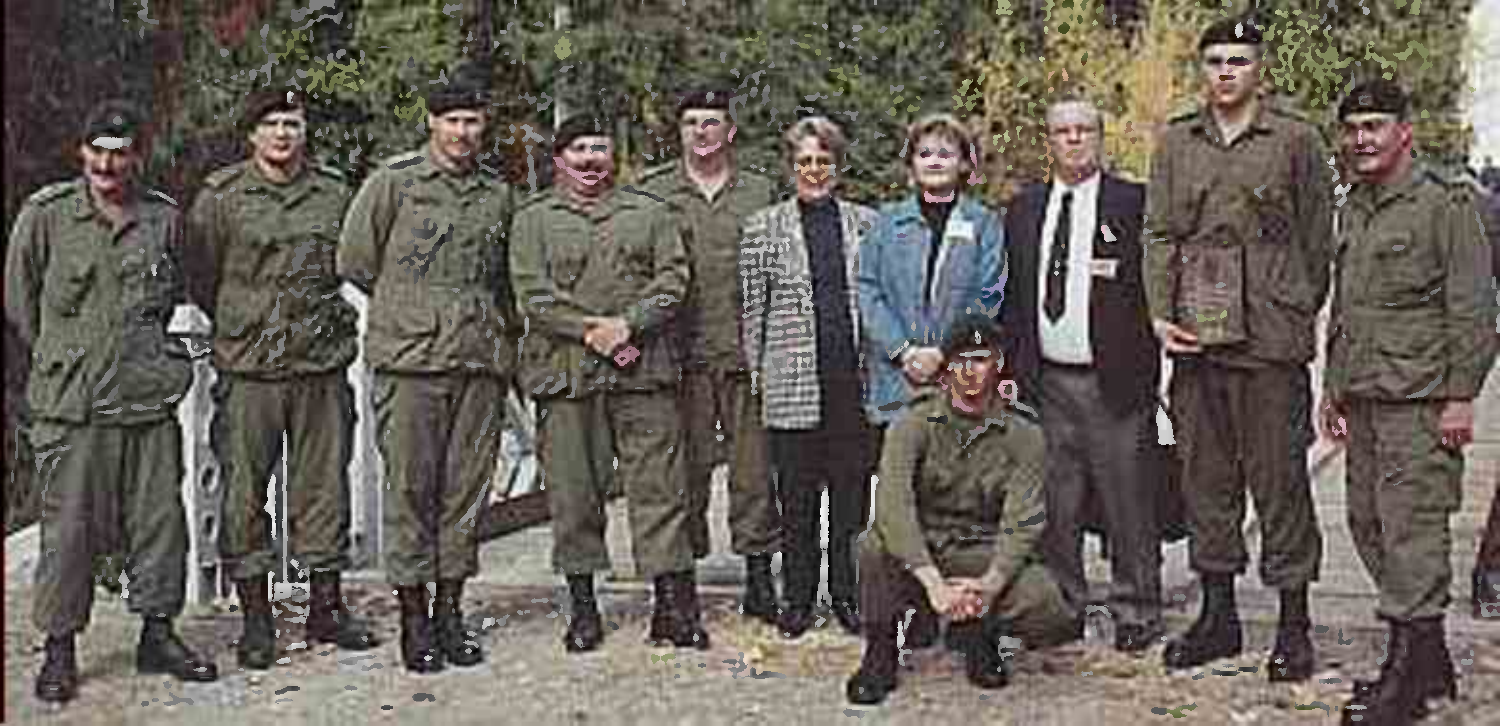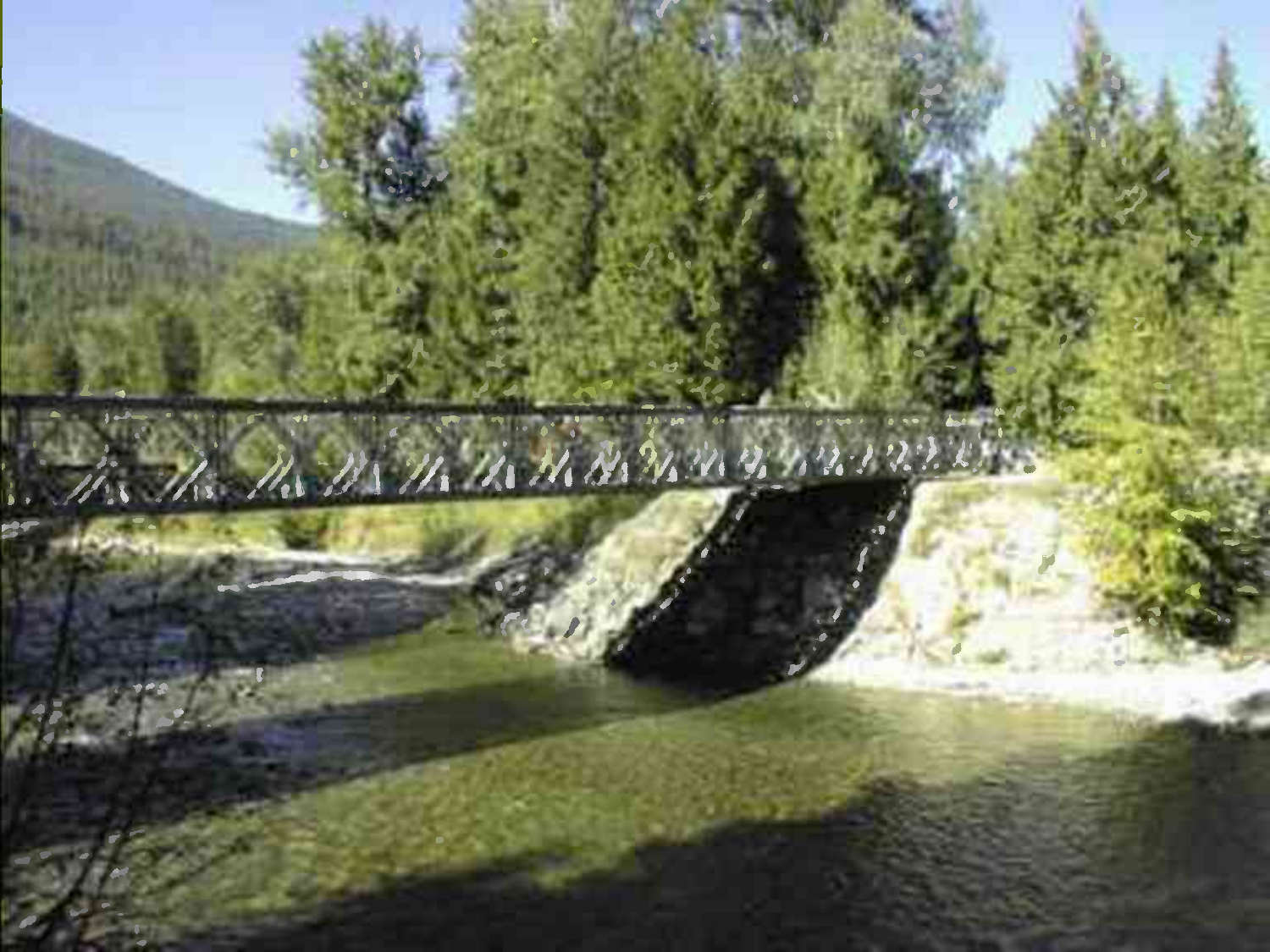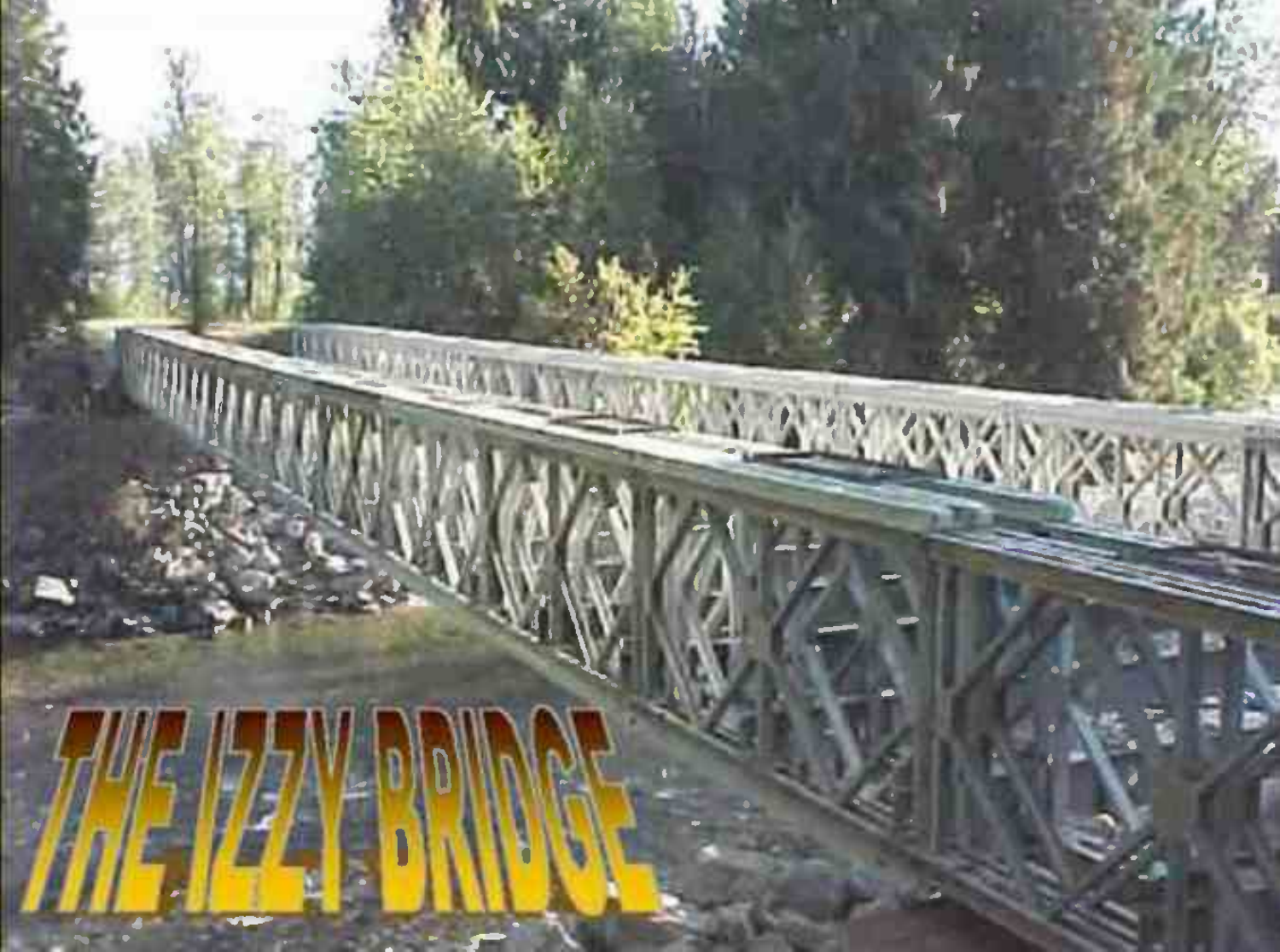